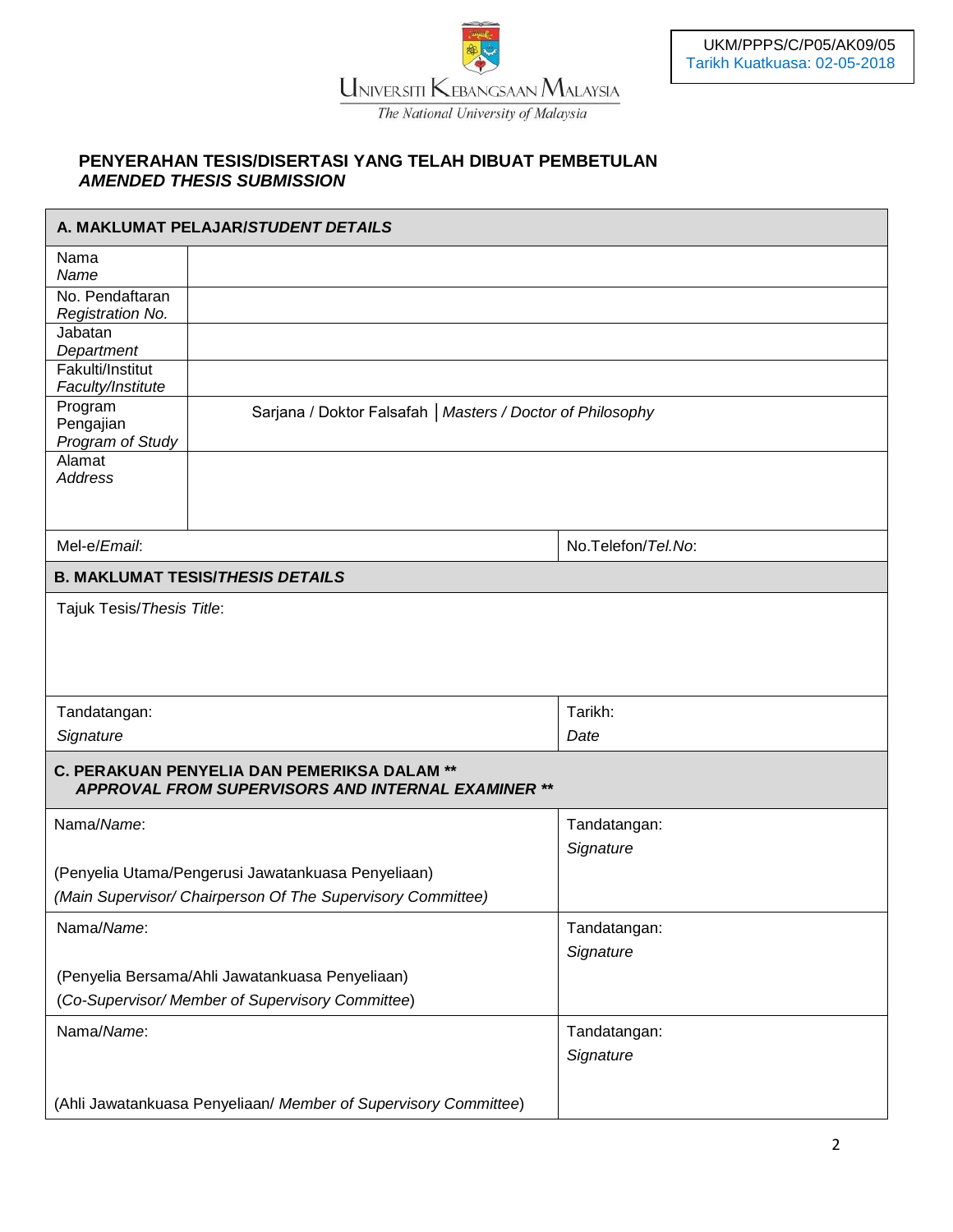| Nama/Name:                                                                                                                                                                                         | Tandatangan: |
|----------------------------------------------------------------------------------------------------------------------------------------------------------------------------------------------------|--------------|
|                                                                                                                                                                                                    | Signature    |
|                                                                                                                                                                                                    |              |
| (Pemeriksa Dalam/Internal Examiner)                                                                                                                                                                |              |
| **Potong yang tidak berkenaan/Delete where not appropriate                                                                                                                                         |              |
| D. DISAHKAN BAHAWA FORMAT TESIS MENGIKUT GAYA UKM DAN CALON DIBENARKAN MENJILID TESIS<br>THIS IS TO CONFIRM THESIS FORMAT ACCORDING WITH THE UKM STYLE GUIDE AND IS APPROVED FOR<br><b>BINDING</b> |              |
| Tandatangan:                                                                                                                                                                                       | Tarikh:      |
|                                                                                                                                                                                                    | Date         |
|                                                                                                                                                                                                    |              |
| (Penyelia Utama/Pengerusi Jawatankuasa Penyeliaan)                                                                                                                                                 |              |
| (Main Supervisor/ Chairperson Of The Supervisory Committee)                                                                                                                                        |              |
| E. PERAKUAN KETUA JABATAN/KETUA PROGRAM/PENGERUSI PUSAT PENGAJIAN<br>APPROVAL FROM HEAD OF DEPARTMENT/HEAD OF PROGRAM/SCHOOL CHAIRPERSON                                                           |              |
| Tandatangan:                                                                                                                                                                                       | Tarikh:      |
| Signature                                                                                                                                                                                          | Date         |
| Cop Rasmi:                                                                                                                                                                                         |              |
| <b>Official Stamp</b>                                                                                                                                                                              |              |
|                                                                                                                                                                                                    |              |
| F. KELULUSAN DEKAN/PENGARAH/ APPROVAL FROM DEAN/DIRECTOR                                                                                                                                           |              |
| Tandatangan:                                                                                                                                                                                       | Tarikh:      |
| Signature                                                                                                                                                                                          | Date         |
| Cop Rasmi:                                                                                                                                                                                         |              |
| <b>Official Stamp</b>                                                                                                                                                                              |              |
|                                                                                                                                                                                                    |              |
|                                                                                                                                                                                                    |              |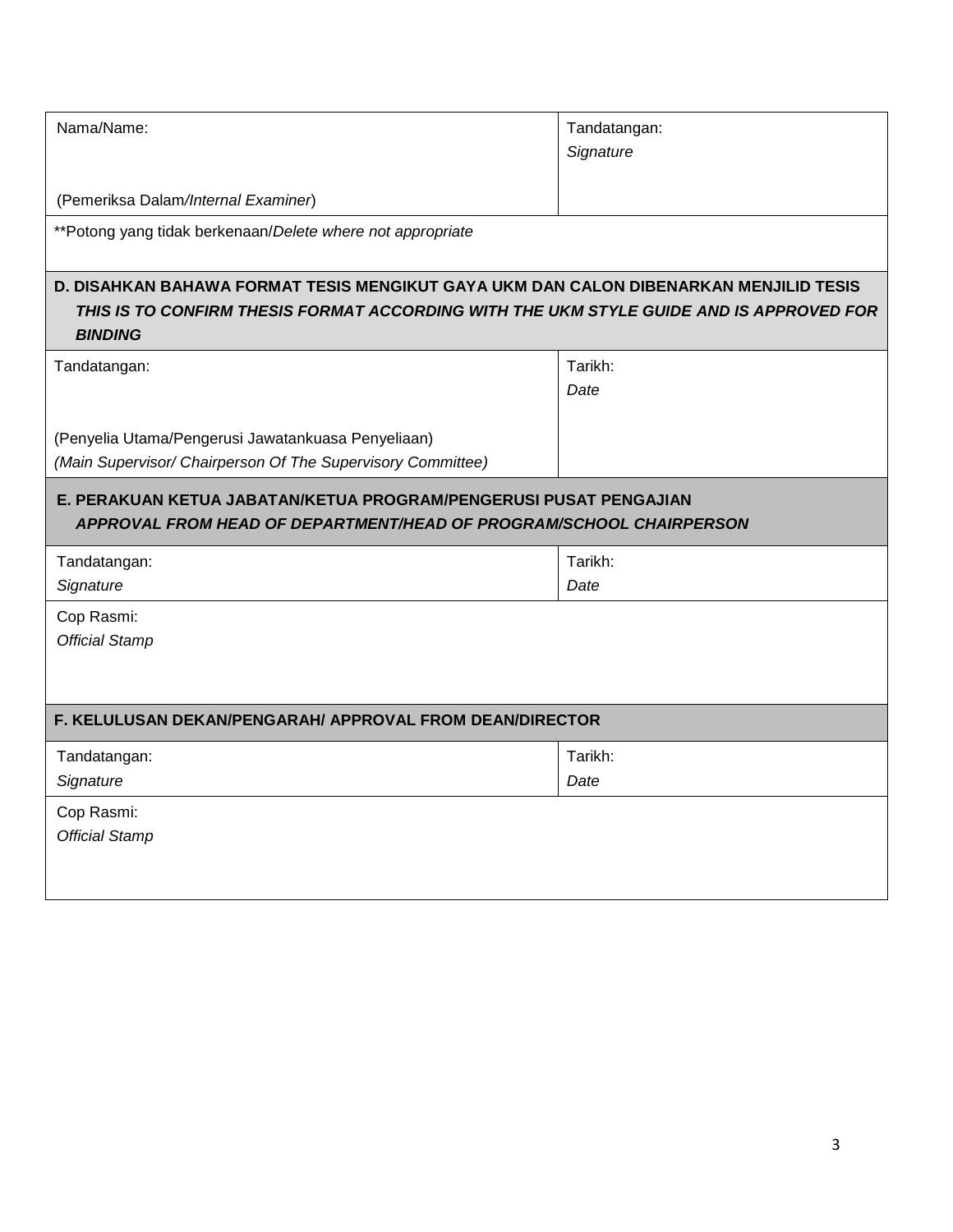| PERAKUAN TESIS SARJANA / DOKTOR FALSAFAH<br>(CERTIFICATION OF MASTERS / DOCTORAL THESIS) |                                                                                                      |                                                                                                                                                                                                                                                                                                                                                                                         |  |
|------------------------------------------------------------------------------------------|------------------------------------------------------------------------------------------------------|-----------------------------------------------------------------------------------------------------------------------------------------------------------------------------------------------------------------------------------------------------------------------------------------------------------------------------------------------------------------------------------------|--|
|                                                                                          | Nama Penuh Pengarang<br>(Author's Full Name)                                                         |                                                                                                                                                                                                                                                                                                                                                                                         |  |
| No. Pendaftaran Pelajar<br>(Student's Registration No.)                                  |                                                                                                      | Sesi Akademik<br>(Academic<br>Session)                                                                                                                                                                                                                                                                                                                                                  |  |
| <b>Tajuk Tesis</b><br>(Thesis Title)                                                     |                                                                                                      |                                                                                                                                                                                                                                                                                                                                                                                         |  |
|                                                                                          | pelajar. Saya mengaku tesis ini sebagai:                                                             | Merujuk kepada Klausa 4.2 Dasar Harta Intelek Pelajar UKM (Tambahan), tesis adalah hak milik<br>(With regard to Clause 4.2 of the UKM Student Intellectual Property Policy (Supplementary), the<br>thesis is the student's property. I hereby declare this thesis as:)                                                                                                                  |  |
|                                                                                          | <b>RAHSIA</b><br>(CONFIDENTIAL)                                                                      | Mengandungi maklumat rahsia di bawah AKTA RAHSIA RASMI<br>1972<br>(Consisting of classified information under the OFFICIAL<br>SECRETS ACT 1972)                                                                                                                                                                                                                                         |  |
|                                                                                          | <b>TERHAD</b><br>(RESTRICTED)                                                                        | Mengandungi maklumat TERHAD yang telah ditentukan oleh<br>organisasi/badan di mana penyelidikan dijalankan<br>(Consisting of RESTRICTED information which has been<br>determined by the organisation/body where the research was<br>conducted)                                                                                                                                          |  |
|                                                                                          | <b>AKSES</b><br>TERBUKA<br><b><i>TIDAK TERHAD</i></b><br>(OPEN ACCESS/<br>NON-<br><b>RESTRICTED)</b> | Saya membenarkan tesis ini diterbitkan secara akses terbuka,<br>dibuat salinan untuk tujuan pengajian,<br>teks<br>penuh<br>atau<br>pembelajaran, penyelidikan sahaja.<br>(I allow this thesis to be published through open access, full text<br>or copied for study, learning and research purposes only.)                                                                              |  |
|                                                                                          | kegunaan seperti berikut:                                                                            | Bagi kategori Akses Terbuka/Tidak Terhad, saya membenarkan tesis (Sarjana/Doktor Falsafah) ini<br>di simpan di Perpustakaan Universiti Kebangsaan Malaysia (UKM)* dengan syarat-syarat<br>(For the Open Access/Non-Restricted category, I allow this (Master's/Doctoral) Thesis to be kept in<br>the Universiti Kebangsaan Malaysia (UKM) Library with the following usage conditions:) |  |
| 1.<br>only.)                                                                             | pembelajaran, penyelidikan sahaja.                                                                   | Perpustakaan UKM mempunyai hak untuk membuat salinan untuk tujuan pengajian,<br>(UKM Library has the right to reproduce the thesis for study, learning and research purposes                                                                                                                                                                                                            |  |
| 2.                                                                                       | kerajaan, tertakluk kepada terma dan syarat.<br>conditions.)                                         | Perpustakaan Universiti Kebangsaan Malaysia dibenarkan membuat satu (1) salinan tesis ini<br>untuk tujuan pertukaran antara institusi pengajian tinggi dan mana-mana badan/agensi<br>(UKM Library is allowed to make one (1) copy of this thesis for exchange purpose among<br>higher education institutions and any government body/agency, subject to terms and                       |  |